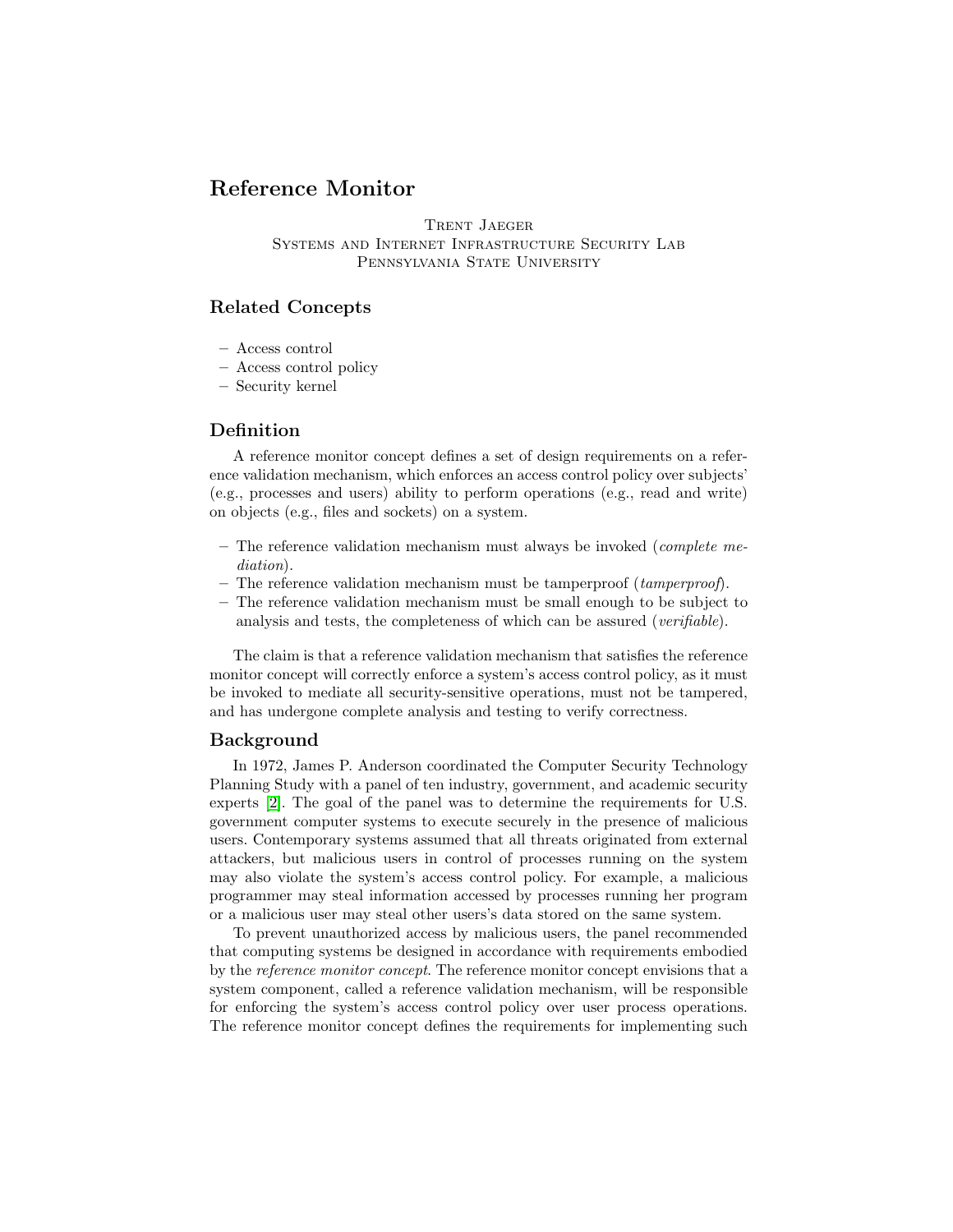a mechanism in a manner that ensures that malicious users cannot circumvent policy enforcement.

# Theory

The claim is that by implementing a reference validation mechanism in accordance with the reference monitor concept all accesses by user processes will adhere to an access control policy enforced by the mechanism. This claim is based on successful implementation of the three design requirements of the definition above.

First, the *complete mediation requirement* specifies that the reference validation mechanism mediates all security-sensitive operations by user processes. Complete mediation enables the reference validation mechanism to authorize each security-sensitive operation against the access control policy. Since only security-sensitive operations can violate the access control policy, such mediation ensures that user processes can only perform operations authorized by the access control policy.

Second, the tamperproof requirement specifies that the reference validation mechanism cannot be modified by user processes. This prevents a malicious user from modifying the behavior of the reference validation, e.g., to approve operations that are not allowed by the access control policy. In practice, the tamperproof requirement also covers the access control policy itself. This prevents a malicious user from gaining unauthorized access by modifying the access control policy enforced by the reference validation mechanism.

Third, the verifiable requirement specifies that the reference validation mechanism be small enough to enable practical verification of correctness. A reference validation mechanism is correct if it generates the correct access control query, processes that query correctly against the access control policy, and correctly implements the resultant decision (allow or deny). While not strictly implied by the requirement, it is also desirable to determine whether the access control policy is correctly specified relative to some goal.

#### Application

The Multics operating system [\[14\]](#page-3-1) was the first one designed with comprehensive security enforcement, aiming to protect the secrecy of data and the integrity of the operating system and trusted software. However, as the Multics project matured, it became clear that the Multics system was complex, and this hindered the developers ability to determine whether the proposed security guarantees were correctly enforced [\[13\]](#page-3-2).

The development of the reference monitor concept aimed to remedy this problem by defining the requirements for a correct and unbypassable reference validation mechanism. Subsequently, several projects emerged to demonstrate the efficacy of building reference validation mechanisms based on these design requirements. These types of operating systems were called security kernels, as they each contained a small, core component that included a reference validation mechanism designed to satisfy the reference monitor concept [\[1\]](#page-3-3). Examples of commercial security kernels were Scomp [\[4\]](#page-3-4) and GEMSOS [\[12\]](#page-3-5).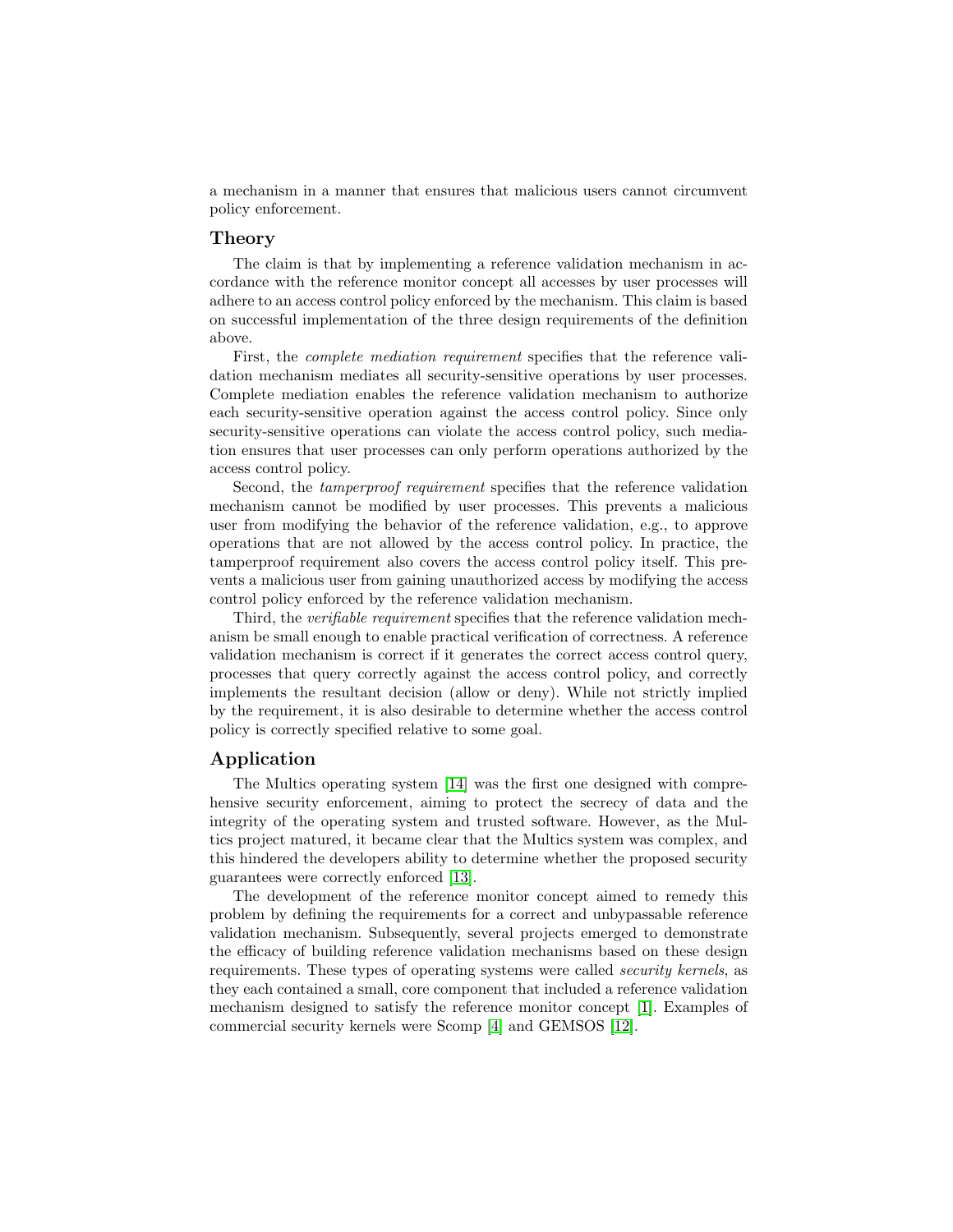Since that time, the reference monitor concept has been considered a foundation of secure system design. This is reflected in the U.S. Government's criteria for building secure systems, the Trusted Computer System Evaluation Criteria [\[17\]](#page-4-0) (the "Orange" book), where the reference monitor is used as a motivation for the choice of its security evaluation classes. Gasser's seminal book [\[5\]](#page-3-6), "Building a Secure Computer System," also based its design methodology on the reference monitor concept. This book motivated a variety of researchers and companies to leverage microkernel and hypervisor systems for security enforcement, as their small size made them more amenable to verification. Finally, Irvine suggested that the reference monitor concept be used as a guiding principle for computer security education [\[6\]](#page-3-7).

Despite this convergence on the reference monitor concept in the security community [\[3,](#page-3-8)[9,](#page-3-9)[11\]](#page-3-10), commercial operating system designs were largely unaffected. Trusted Solaris [\[15\]](#page-3-11) was an exception, as the Solaris system was forked in the late 1980s to deploy an operating system for enforcing multilevel security. However, this version of Solaris remained separate from mainstream Solaris until 2006. It was not until the early 2000s, when the fundamental security problems in commercial systems were finally accepted [\[10\]](#page-3-12), that a reference validation mechanism aiming for the reference monitor concept was developed for a mainstream, commercial operating system. The Linux Security Modules (LSM) framework was implemented for Linux 2.6 [\[18\]](#page-4-1), enabling the support of multiple reference validation mechanism. That is, the LSM framework provides complete mediation, whereas the choice of module (and supporting system services) determines how tamperproofing and verification are achieved. A similar design has been applied to TrustedBSD, MAC OS X, the Xen hypervisor, and some user-space programs, most notably X Windows.

### Open problems

The main open problems in meeting the requirements of the reference monitor concept involve verifying those requirements on implementations of reference validation mechanisms [\[7\]](#page-3-13). Each requirement has its own unique challenges. Complete mediation requires that all security-sensitive operations are identified, but often these operations are not precisely defined. Tools have been built to verify complete mediation for the LSM framework [\[8,](#page-3-14)[16,](#page-4-2)[19\]](#page-4-3), and several bugs were found (since fixed). For tamperproofing, the problem is that most systems have a trusted computing base that is too large to determine whether tampering is prevented. In many systems, several user-level processes are trusted with the authority to modify the kernel (e.g., install modules), but many of these processes themselves are vulnerable to tampering. However, verification is the most difficult of the requirements to satisfy, as designing a general algorithm to prove that an arbitrary program behaves correctly is tantamount to solving the Halting problem. While current algorithms can prove correctness properties of specific programs, the variety of reference validation code and the complexity of correctness properties preclude verification for all but the smallest, most specialized systems.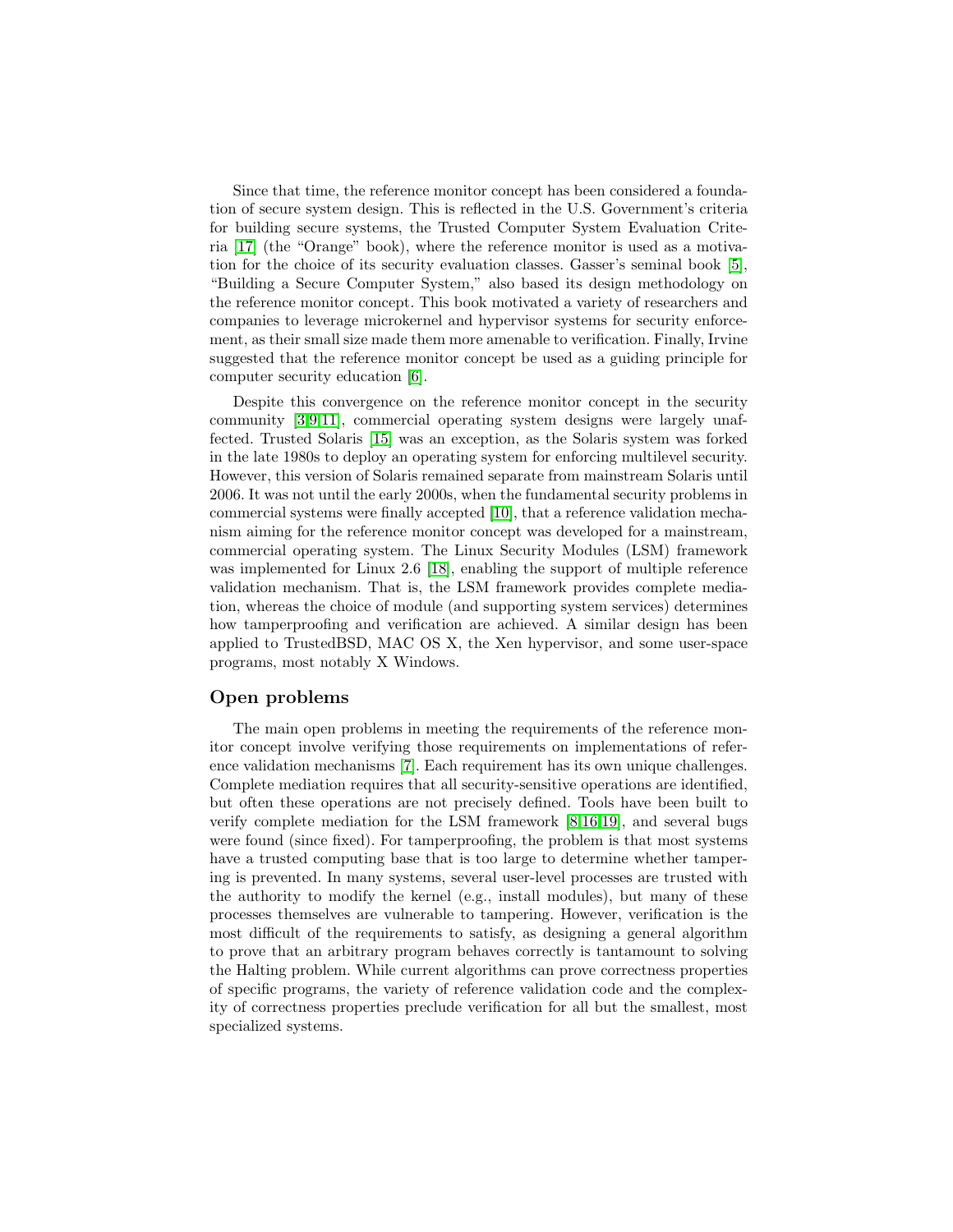### Recommended Readings

- <span id="page-3-3"></span>[1] S. A. Ames, M. Gasser, and R. R. Schell. Security kernel design and implementation: An introduction. IEEE Computer, 16(7):14–22, 1983.
- <span id="page-3-0"></span>[2] J. P. Anderson. Computer security technology planning study. Technical Report ESD-TR-73-51, [http://seclab.cs.ucdavis.edu/projects/](http://seclab.cs.ucdavis.edu/projects/history/) [history/](http://seclab.cs.ucdavis.edu/projects/history/), The Mitre Corporation, Air Force Electronic Systems Division, Hanscom AFB, Badford, MA, 1972. Volumes I and II.
- <span id="page-3-8"></span>[3] M. Branstad, H. Tajalli, F. L. Mayer, and D. Dalva. Access mediation in a message passing kernel. In Proceedings of the 1989 IEEE Symposium on Security and Privacy, 1989.
- <span id="page-3-4"></span>[4] L. J. Fraim. SCOMP: A solution to the multilevel security problem. IEEE Computer, 16(7):26–34, 1983.
- <span id="page-3-6"></span>[5] M. Gasser. Building a Secure Computer System. Van Nostrand Reinhold, 1988. <http://cs.unomaha.edu/~stanw/gasserbook.pdf>.
- <span id="page-3-7"></span>[6] C. Irvine. The reference monitor concept as a unifying principle in computer security education. In Proceedings of the 1<sup>st</sup> World Conference on Information Systems Security Education, June 1999.
- <span id="page-3-13"></span>[7] T. Jaeger. Operating System Security. Morgan & Claypool, 2008.
- <span id="page-3-14"></span>[8] T. Jaeger, A. Edwards, and X. Zhang. Consistency analysis of authorization hook placement in the Linux security modules framework. ACM Transactions on Information and System Security (TISSEC), 7(2):175–205, May 2004.
- <span id="page-3-9"></span>[9] P. A. Karger, M. E. Zurko, D. W. Bonin, A. H. Mason, and C. E. Kahn. A retrospective on the VAX VMM security kernel. IEEE Transactions on Software Engineering, 17(11):1147–1165, 1991.
- <span id="page-3-12"></span>[10] P. A. Loscocco, S. D. Smalley, P. A. Muckelbauer, R. C. Taylor, S. J. Turner, and J. F. Farrell. The Inevitability of Failure: The flawed assumption of security in modern computing environments. In Proceedings of the 21st National Information Systems Security Conference, pages 303–314, October 1998.
- <span id="page-3-10"></span>[11] S. E. Minear. Providing policy control over object operations in a Machbased system. In Proceedings of the 5th USENIX Security Symposium, pages 141–156, 1995.
- <span id="page-3-5"></span>[12] R. Schell, T. Tao, and M. Heckman. Designing the GEMSOS security kernel for security and performance. In Proceedings of the National Computer Security Conference, 1985.
- <span id="page-3-2"></span>[13] M. D. Schroeder. Engineering a security kernel for Multics. In Proceedings of the Fifth ACM Symposium on Operating Systems Principles, pages 25–32, 1975.
- <span id="page-3-1"></span>[14] M. D. Schroeder, D. D. Clark, J. H. Saltzer, and D. Wells. Final report of the MULTICS kernel design project. Technical Report MIT-LCS-TR-196, MIT, March 1978.
- <span id="page-3-11"></span>[15] Sun Microsystems. Trusted Solaris 8 Operating System. [http://www.sun.](http://www.sun.com/software/solaris/trustedsolaris/) [com/software/solaris/trustedsolaris/](http://www.sun.com/software/solaris/trustedsolaris/), February 2006.